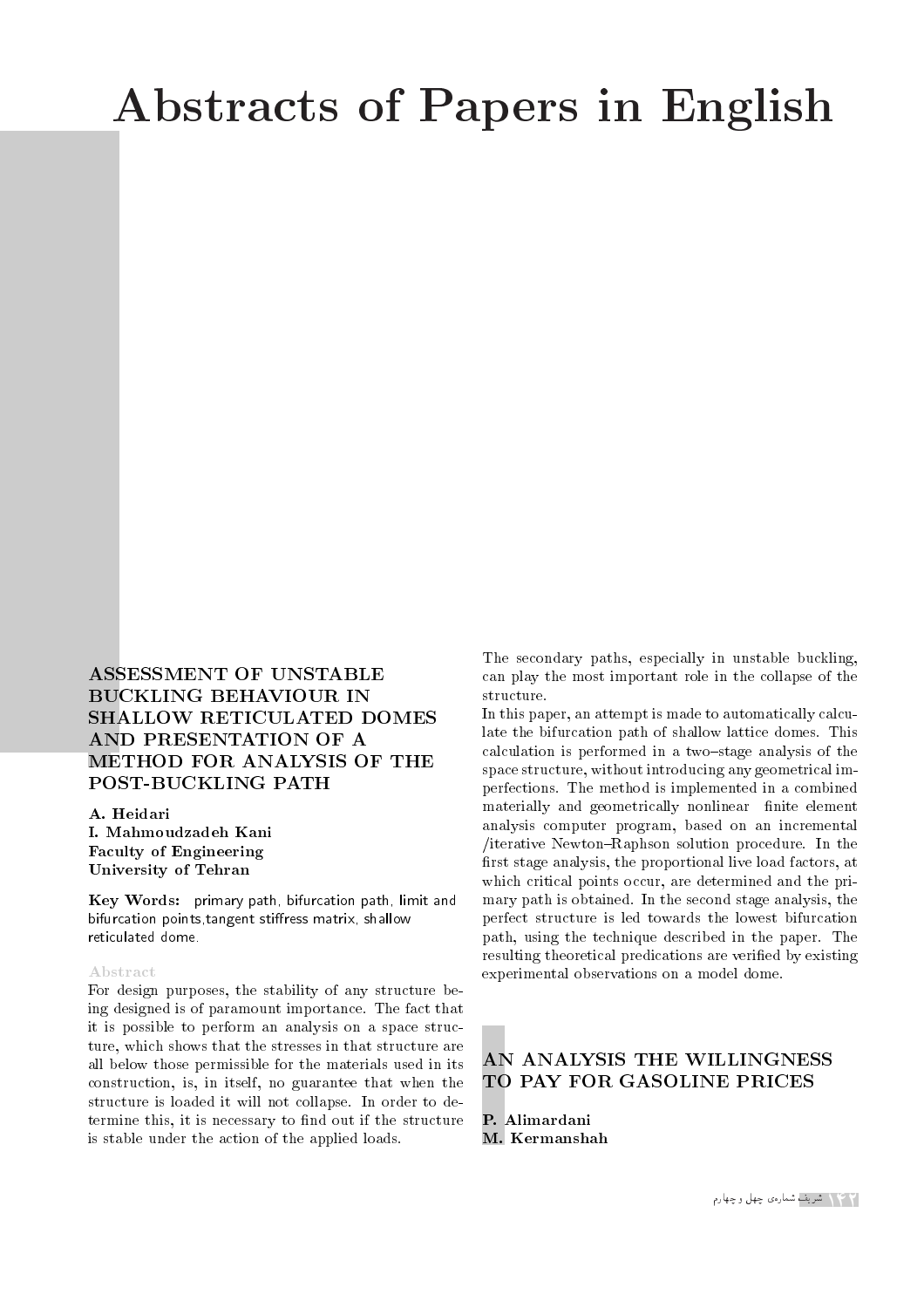#### Dept. of Civil Engineering Sharif University of Technology

Key Words: willingness to pay, fuel price, two - stage probit models, ordered models.

#### Abstract

Low gasoline prices in Iran, as well as the high rate of car ownership, have been the main reasons behind increased air pollution, network congestion and other relevant problems in Iranian large cities for a number of years.

As it is clear that relevant changes would affect individual mode of life choices and their resulted demand, the effects on the supply side are also noticeable. In this research, an attempt has been made to analyze the \willingness to pay" concept for gasoline prices and to investigate the effect on the fuel demand function. The stated preference data, gathered through a post-back method questionnaire, provided the required data for modeling the \willingness to pay" for gasoline prices for the city of Tehran. A one-stage ordered Probit and a two-stage (binary and ordered) Probit model have been calibrated in an extensive model development process.

From the results of the developed models, one can determine the society's willingness to bear the new gasoline price. The results of the \willingness to pay" models showed that high levels of education, professional status, age and ownership of expensive car models have positive effects on "willingness to pay". The distance between origin and destination is the major variable that negatively affects a higher fuel price. The results also indicate a rather higher \willingness to pay" in Iran (Tehran) compared with other countries. No significant difference was observed between the one-stage and the two-stage modeling processes.

# SHAKING TABLE STUDY OF A CONFINED BRICK MASONRY BUILDING

M. T. Kazemi M. Hoseinzadeh Asl A. Bakhshi F. Rahimzadeh Earthquake Engineering Research Center S. Eghbali Shaking Table Laboratory Sharif University of Technology

Key Words: shaking table, confined masonry building, bond beam, tie column, opening

#### Abstract

A single storey, full-scale unreinforced confined brick masonry building was designed, based on Standard No. English Abstracts of Papers in English Abstracts of Papers in

2800 of IRAN, and constructed on the shaking table at the Earthquake Engineering Research Center, EERC, of Sharif University of Technology. The model consisted of a vertical reinforced concrete tie column and horizontal steel bond beams and had a jack-arch roof system. The walls had openings of different dimensions, making it possible to investigate the effects of the shape, geometry and location of the openings. The model was subjected to some seismic experiments, consisting of scaled records of the Bam, Tabas and Elcentro earthquakes as well as harmonic acceleration with a gradually increasing amplitude. The results indicated that the proper workmanship of ties, especially the proper connection of tie columns and bond beams, plays an important role in the integrity and stability of the structure. The creep of the masonry walls and subsequent reduction in frictional resistance between the walls and steel bond beams were effective on the out-of-plane failure of the brick walls.

# ANALYSES OF PILED RAFT FOUNDATION AND COMPARISON OF TWO DESIGN PHILOSOPHIES FOR PILE GROUPS

A. Fakher B. Badinloo Faculty of Engineering University of Tehran E. Serghini Faculty of Engineering University of Tabriz

Key Words: pile, piles group, analysis. design, settlement reducing piles.

#### Abstract

In the presented research, an analytical study of piled raft foundations is undertaken and two design philosophies for pile groups are investigated. In each case, soil and piles participate in the load resistance of the system. FLAC3D software is used in the analysis of piled rafts and freestanding pile groups. Regardless of the selected method of analysis of the pile group, the used design philosophy has great importance. Conventional and modern (Settlement Reducing Piles) design philosophies are investigated in the research. Also, the effect of the shear modules of soil and allowable settlement in the number of required piles are investigated in each design philosophy.

# FACE PRESSURE IMPACT OF EPB SHIELD TUUNELLING ON SURFACE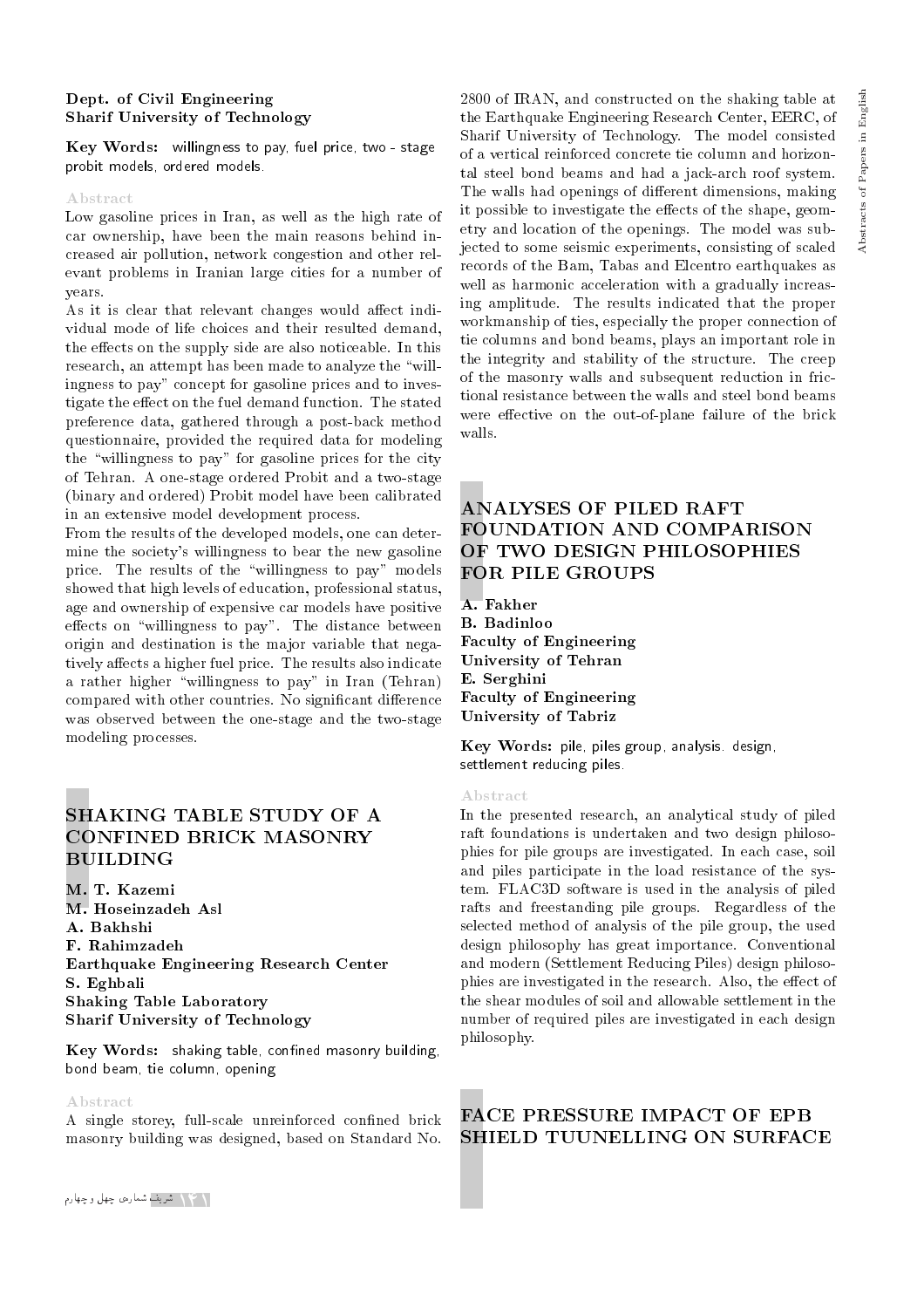# Abstracts of Papers in English Abstracts of Papers in English

# SETTLEMENT AND GROUND HEAVING

M. Azadi Azad University, Qazvin Unit S.M. Mir Mohammad Hosseini Dept. of Civil Engineering Amirkabir University of Technology

Key Words: face pressure, EPB, settlement, heaving, tunnel excavation.

#### Abstract

Before underground excavation, appropriate information is available to determine construction requirements and maintanance systems. However, this sort of information is not enough and the excavation is likely to encounter unpredictable damage. Resulted damage may in
ict irreparable losses on installation and residential zones, in addition to disturbances in the exploitation systems. So, examining different parts and, Especifically, controlling states of stress and deformation will considerably prevent disasters. Different methods of determining face pressure are evaluated. Plaxis-3D software is applied to measure the face pressure and the resulted settlement and heave on the ground surface are discussed in this paper. For this purpose, the Esfahan subway information is used as a case study.

# ASSESSMENT OF TSUNAMI GENERATION POTENTIAL AND PRESNTING A TSUNAMI WARNING SYSTEM FOR SOUTHERN COASTS OF IRAN BORDERING THE INDIAN **OCEAN**

M. Heidarzadeh M. Dolatshahi Pirooz Faculty of Engineering N. Hajizadeh Zaker Dept. of Environmental Engineering University of Tehran M. Mokhtari International Institute of Earthquake Engineering and Seismology

Key Words: tsunami, makran.

#### Abstract

After the 26 December 2004 mega-tsunami in the Indonesia coastlines, wide efforts were devoted to assess the hazard of tsunami, and to develop tsunami warning systems in the Indian Ocean basin. Based on these efforts, two main tsunamigenic sources that can trigger tsunami-generating earthquakes in the Indian Ocean

basin have been identied as the Indonesian subduction zone in the east and the Makran subduction zone (MSZ) in the north of the Indian Ocean. MSZ is located o the southern coasts of Iran and Pakistan in the northwestern Indian Ocean and any possible tsunami from this zone has the potential to affect Iran, Oman, Pakistan, and India. The last major historical earthquake and tsunami in the MSZ occurred on 28 November 1945 killing more than 4,000 people along the Makran coast. Therefore, considering the hazard of tsunami in southern coasts of Iran bordering the Indian Ocean, in this study the potential for tsunami generation in this region has been investigated using modeling of tsunami generation phase. In this regard, a computer program based on Mansinha and Smylie (1971) formula has been developed to predict the seafloor deformation due to underwater earthquake occurrence. The results obtained here show that the risk of tsunami generation from MSZ can be classied into three main categories, as follows: (1) very little risk for tsunami generation in the case of occurrence of an earthquake having magnitude up to 7; (2) little to medium risk (Magnitude ranging 7 to 7.5); and (3) high risk (Magnitude greater than 7.5). At the end of the paper, considering the results of our tsunami hazard assessment, the necessity for development of a tsunami warning system for southern coasts of Iran is emphasized and the structure, components, and mechanism of such a system is presented.

# DETERMINATION OF PRE-SLIDING GEOMETRY IN LANDSLIDES CONSIDERING LANDSLIDE OF MOHAMMAD ABAD-JIROFT

M. Mohammadi H. Tavakoli College of Engineering Shahid Bahonar Univrsity of Kerman

Key Words: landslide,topography of pre- sliding,back analysis, regressive functions, surfer8

#### Abstract

One of the most critical steps in analysing the stability of slopes is to detect and measure the shear strength parameters which are added at the fracture point. Shear stress parameters are expected to be more than the shear strength parameters along the surface.

To detect the shear strength parameters of a slided slope, there is a need to know the pre- sliding geometry. Having the pre-sliding geometry, it is possible to detect the shear strength parameters at the fracture point by means of a Back Analysis technique and to investigate the present properties of the slope and other slopes of that region. In this article, in order to get the pre-sliding geometry,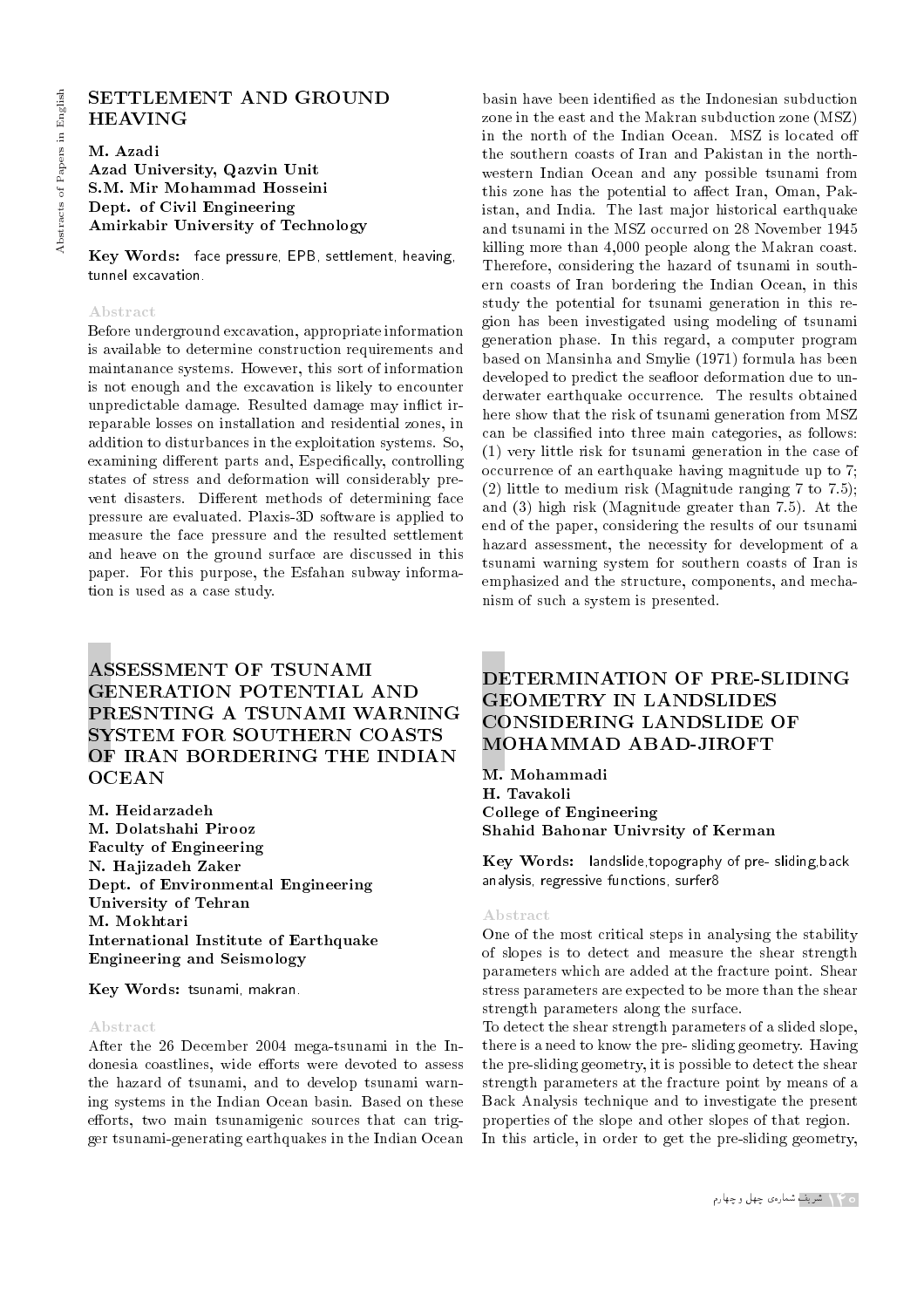by means of the existing geometry and, also, the same slided points, an exponential regressive function is used and the geometry is simulated by Surfer 8 Soft ware.

# MINIMIZATION OF THE EXIT CURVATURE OF NON-SYMMETRIC SECTIONS IN EXTRUSION PROCESS, USING BEZIER CURVES

#### A. Assempour

A. Hassan Nnejad Asl

Center of Excellence in Design, Robotics and Automation, Dept. of Mechanical Engineering Sharif University of Technology

Key Words: extrusion, exit curvature, upper bound, Bezier.

#### Abstract

In this study, an analytical method is proposed for determination and minimization of the exit curvature in extrusion dies. The stream lines are determined by using the Bezier formulation. The improved Bezier formulation is achieved by adding some parameters to the stream line equations and the non-uniform velocity field is extracted from the improved Bezier formulation. By defining the exit curvature criteria, the die is optimized, according to the Bezier coefficients and eccentricity values. For verication of the proposed procedure, the exit curvature of some selective dies is calculated by using Abaqus FEM Software. The FEM results show good agreement with the proposed procedure. Finally, the extrusion pressure of the dies is calculated, based on the minimum energy consumption criteria, according to the upper-bound method. Then, the estimated pressures, according to the minimum curvature and minimum energy criterion, are compared.

# FINITE ELEMENT ANALYSIS OF DYNAMIC CRACK GROWTH USING REMESHING TECHNIQUE IN A DCB SPECIMEN UNDER LOADING CONDITIONS OF FIXED-DISPLACEMENT AND FIXED-LOAD

A. R. Shahani M. R. Amini Fasakhodi Dept. of Mechanical Engineering Khaje Nasir Tosi University of Technology

Key Words: DCB, dynamic crack propagation, finite element method, remeshing.

#### Abstract

Dynamic crack propagation and arrest phenomena have been considered in this paper. Finite element simulation, based on the remeshing technique, has been used to analyze the mode  $I$  fracture problem in a DCB specimen. A plane stress condition is invoked in the present two dimensional analyses. Specimens have been made from an Araldite-B polymer, which is a brittle material. Both fixed load and fixed displacement loading conditions have been used to investigate their effects on the fast fracture. A dynamic fracture toughness criterion has been employed to find the crack propagation velocity and crack tip location at each time step. According to the new crack tip position, a remeshing technique has been used, based upon this new position, and, then, nodal data is transferred from the old mesh to the new mesh, according to the elements shape function. The ANSYS 7.0 standard finite element code and related APDL programming facilities have been employed for modeling the problem. Comparison of the predicted results with those cited in the literature has shown good agreement.

# CHARACTERISTIC EFFECTS OF A TWO-FLUID NOZZLE ON ELECTRICAL CHARGING OF A SPRAY

M.R. Jahannama Research Affairs Department, Engineering Research Institute Ministry of Jahad-Agriculture

Key Words: two-fluid nozzle, induction charging, liquid spray, charged droplets.

#### Abstract

Electrohydrodynamic characteristics of an inductive two fluid nozzle have been investigated. The nozzle has been examined using an experimental setup in order to supply simultaneous and steady lines of compressed air, liquid feed and high voltage. The compressed air pressure plays a crucial role in the air and liquid flowrates, whereas the charging voltage shows no significant effect on the flowrates. Although an increase in the air pressure exhibits a positive role on the spray charging, by forming a dielectric layer on the charging electrode, it weakens the main induction charging, due to the air ionization. The resultant of these two roles provides an optimum air pressure which shifts toward greater values as the charging voltage increases. The liquid flowrate effect appears to cause electrode wetting, which degrades the spray charging efficiency. However, an increase in the air pressure postpones the occurrence of this negative effect to the larger liquid flowrates.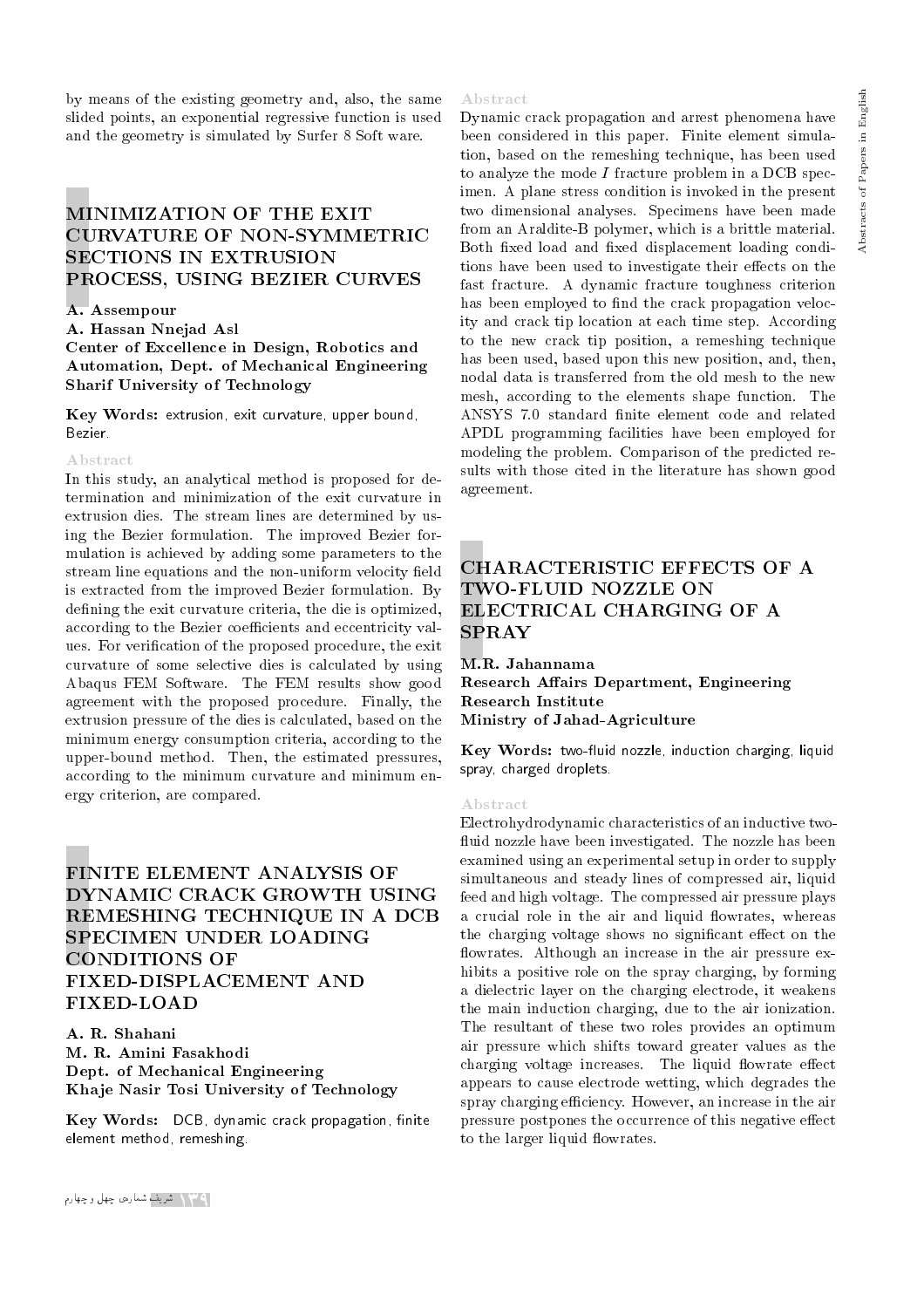# PREDICTION OF PRESSURE DROP DURING SWIRL FOLW BOILING OF R-134A INSIDE A HORIZONTAL TUBE

M.A. Akhavan-Behabadi M. Jamali Ashtiani A. Mohammadpour Faculty of Engineering University of Tehran

 $Key Words:$  pressure drop, two phase flow, twisted tape, boiling, R-134A.

#### Abstract

In the present work, an investigation into pressure drop during swirl flow boiling of refrigerant R-134a inside a horizontal tube has been undertaken. To do so, twisted tape inserts, with twist ratios of 6, 9, 12 and 15 were employed inside the evaporator tube. The test set-up used in this investigation was a well instrumented vapor compression refrigeration system. This set-up consisted of three electrically heated evaporators called preevaporator, test evaporator and after evaporator. First, a correlation was developed to predict the pressure drop inside the plain tube by using the experimental data. Then, based on the collected data for the plain tube and the tubes with twisted tape inserts, two correlations were developed to predict the pressure drop inside the twisted tape inserted tubes. The predicted pressure drop by these correlations, fell with an error band of  $\pm$ 15% of the experimental pressure drop data. Generally, the insertion of twisted tape inside a horizontal tube, increases the pressure drop. In the worst condition, the flow boiling pressure drop increases up to 180% and, as an average, up to 100% relative to plain tube values on a nominal area basis.

# DESIGN AND FABRICATION OF IONIC POLYMER-METAL COMPOSITES (IPMC) MICROGRIPPER: A FEASIBILITY **STUDY**

A. Meghdari S. H. Mahboobi M. Sajjadi H. Nejat Pishkenari M. Zaman Foroutan Center of Excellence in Design, Robotics, and Automation (CEDRA) Dept. of Mechanical Engineering Sharif University of Technology

Key Words: micro-electromechanical systems, robotic microgripper, ionic polymer-metal composite, articial muscle.

#### Abstract

Ionic polymer-metal composites (IPMCs) as actuators and sensors are sometimes referred to as "soft actuatorssensors" or "artificial muscles". Recently, versatile developments have been fulfilled in the fields of fabrication, modeling and application of the aforementioned materials. In addition, the application of micro-electromechanical systems in sensors and actuators is growing rapidly. In this research, some ideas are explored and proposed for the design and fabrication of IPMC microgrippers, based on micromachining technology. This product may have many potential applications in microrobotics technology, especially for operations in biological environments. Finally, the gripping process has been modeled based on the gripper electro-mechanical behavior.

# THE STUDY OF THE CONTROL SURFACE FREEPLAY ON THE AEROELASTIC BEHAVIOR OF AIRFOIL USING QUASI-STEADY AERODYNAMICS

H. Haddadpour M. M. Fotouhi Dept. of Aerospace Engineering Sharif University of Technology

Key Words: control surface freeplay, quasisteady aerodynamic, LCO, aeroelasticity.

#### Abstract

A combination of the control surface to the wing section is carried out by mechanisms which usually have freeplay. This leads to structural nonlinearity behavior and, as a result, nonlinear aeroelastic behavior. In this study, the aeroelastic behavior of an airfoil with a control surface, which, together, have three degrees of freedom; i.e.: heaving and pitching of the airfoil and pitching of the control surface, has been analyzed in a subsonic incompressible flow regime. A bilinear spring is employed to joint the airfoil to the control surface and a quasi steady aerodynamic model is used for aerodynamic modeling. It is shown that the quasi steady aerodynamic model is not reliable for determination of the aeroelastic behavior and flutter boundary of the airfoil. However, the aeroelastic characteristics of the airfoil can be investigated using such a modeling approach. As another outstanding outline, it is concluded that, often, the instability is of a Limit Cycle Oscillation (LCO) type.